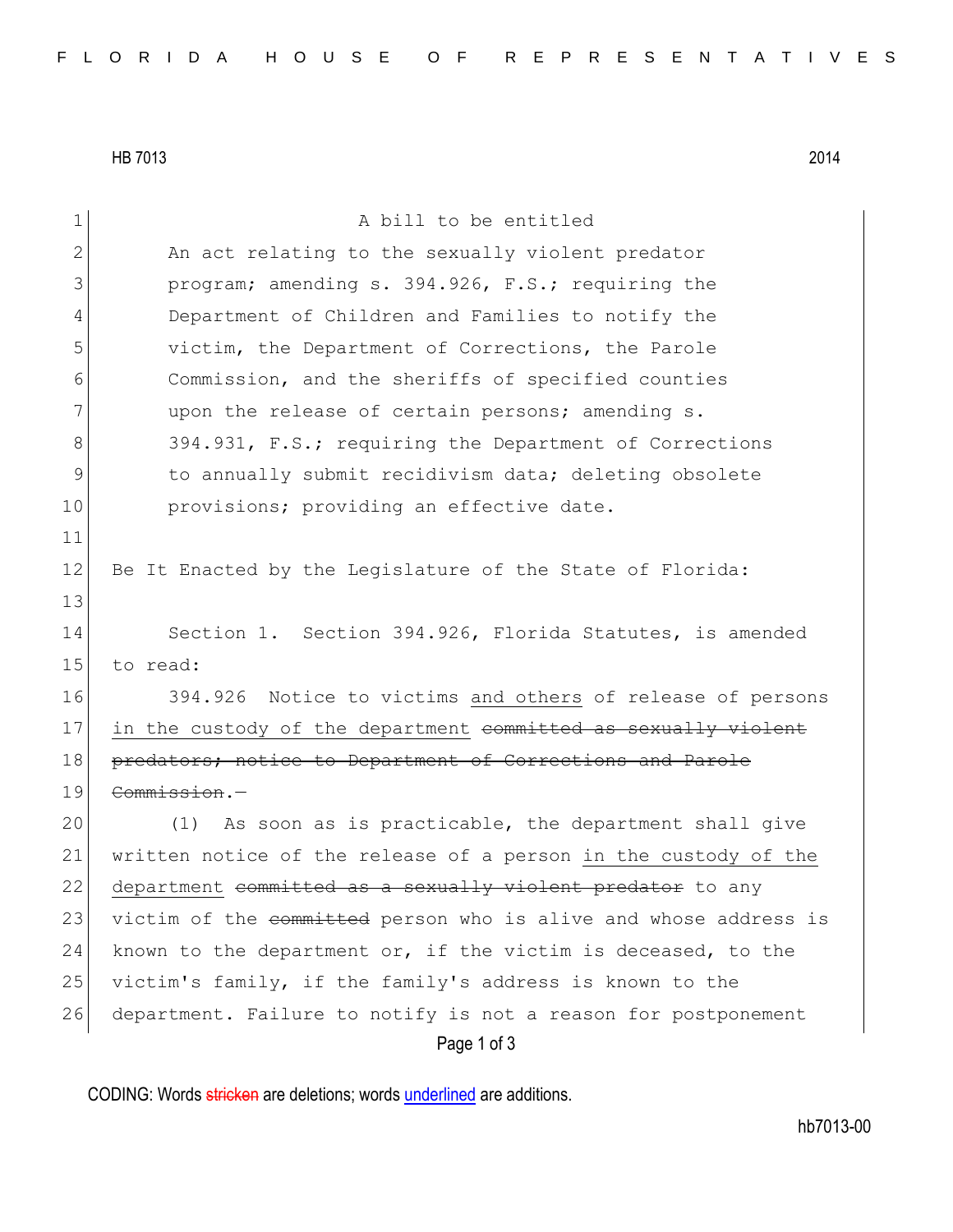HB 7013 2014

27 of release. This section does not create a cause of action 28 against the state or an employee of the state acting within the 29 scope of the employee's employment as a result of the failure to 30 notify pursuant to this part.

31 (2) If a person in the custody of the department <del>sexually</del>  $32$  violent predator who has an active or pending term of probation, 33 community control, parole, conditional release, or other court-34 ordered or postprison release supervision is released <del>from</del> 35 custody, the department must immediately notify the Department 36 of Corrections' Office of Community Corrections in Tallahassee. 37 The Parole Commission must also be immediately notified of any 38 releases of a person sexually violent predator who has an active 39 or pending term of parole, conditional release, or other 40 postprison release supervision that is administered by the 41 Parole Commission.

42 (3) If a person in the custody of the department is 43 released, the department must notify the sheriff of the county 44 in which the person intends to reside, or if unknown, the 45 | sheriff of the county in which the person was last convicted.

46 Section 2. Section 394.931, Florida Statutes, is amended 47 to read:

48 394.931 Quarterly reports.

Page 2 of 3 49 Beginning July 1, 1999, The Department of Corrections shall 50 collect information and compile quarterly reports with 51 statistics profiling inmates released the previous quarter who 52 fit the criteria and were referred to the department of Children

CODING: Words stricken are deletions; words underlined are additions.